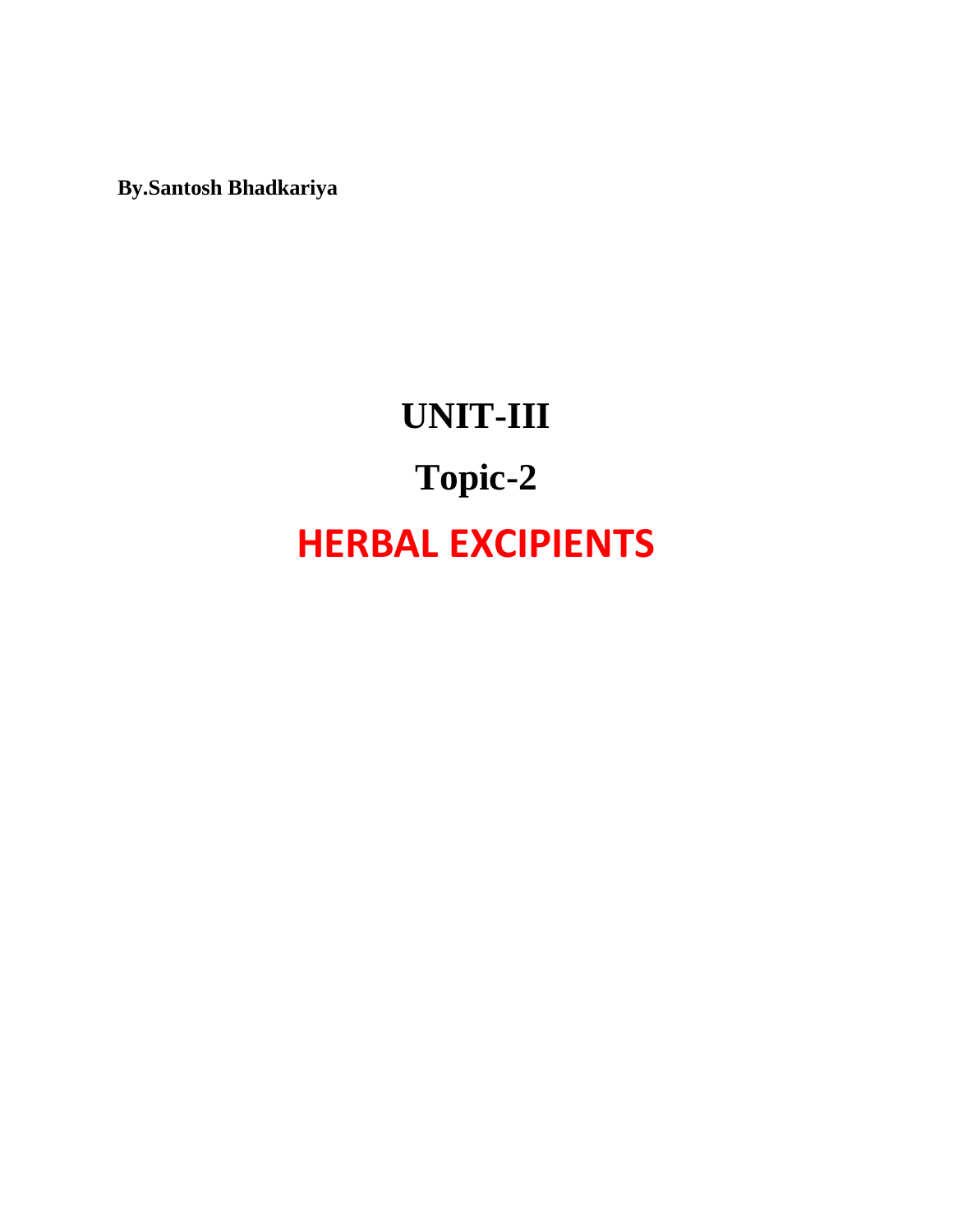# **Herbal Excipients**

The Herbal or natural excipients have a great advantage over their synthetic analogues as these are non-toxic, less expensive and freely available. The increasing awareness about these herbal excipients, which are manly polymers of natural origin, the pharmaceutical industries is getting more inclined towards their use in formulation development. The plant derived gums, mucilage's from natural sources like carrageenan, thaumatin, lard, storax, agar, gum acacia, tragacanth and many more to name comply with many requirements of pharmaceutical excipients. These can be preferred for formulation development as being stable and involving less regulatory issues as compared to their synthetic counter parts. They can also be easily modified to meet the specific needs, thereby being a potent and economic vehicle for delivering active pharmaceutical ingredient in formulation. Thus present study aims to throw light on the potential of natural excipients which can be proposed to be used as diluent, binder, Disintegrants as well as lubricant in various types of formulations as they are biocompatible and capable of giving additional nutrition to the developed dosage form.

Excipients are defined as 'the substance used as a medium for giving a medicament. The specific application of natural polysaccharide polymers in pharmaceutical formulations include to aid in the processing of the drug delivery system during its manufacture, protect, support or enhance stability, bioavailability or patient acceptability, assist in product identification, or enhance any other attribute of the overall safety, effectiveness or delivery of the drug during storage or use . Several pharmaceutical excipients of plant origin, like starch, agar, alginates, carrageen an, guar gum, xanthan gum, gelatin, pectin, acacia, tragacanth, and cellulose find applications in the pharmaceutical industry as binding agents, disintegrates, sustaining agents, protective's, colloids, thickening agents, gelling agents, bases in suppositories, stabilizers, and coating materials. As plants sources are renewable and can be cultivated or harvested in sustainable manner, can supply constant availability of raw material. Waste from food industry can be achieved as a raw material to extract herbal excipients. These are other reasons for increase in demand of herbal material as excipients. However, substances from plant origin also pose several potential challenges such as being synthesized in small quantities and in mixtures that are structurally complex, which may differ according to the location of the plants as well as other variables such as the season. This may result in a slow and expensive isolation and purification process. Another issue that has become increasingly.

#### **Pharmaceutical Excipient**

Pharmaceutical excipients can be defined as non-active ingredients that are mixed with therapeutically active compounds to form medicines. The ingredient which is not an active compound is regarded as an excipients. Excipients affect the behavior and effectivenessof thedrug product more and more functionality and significantly. The variability of active compounds, excipients and process are obvious components for the product variability.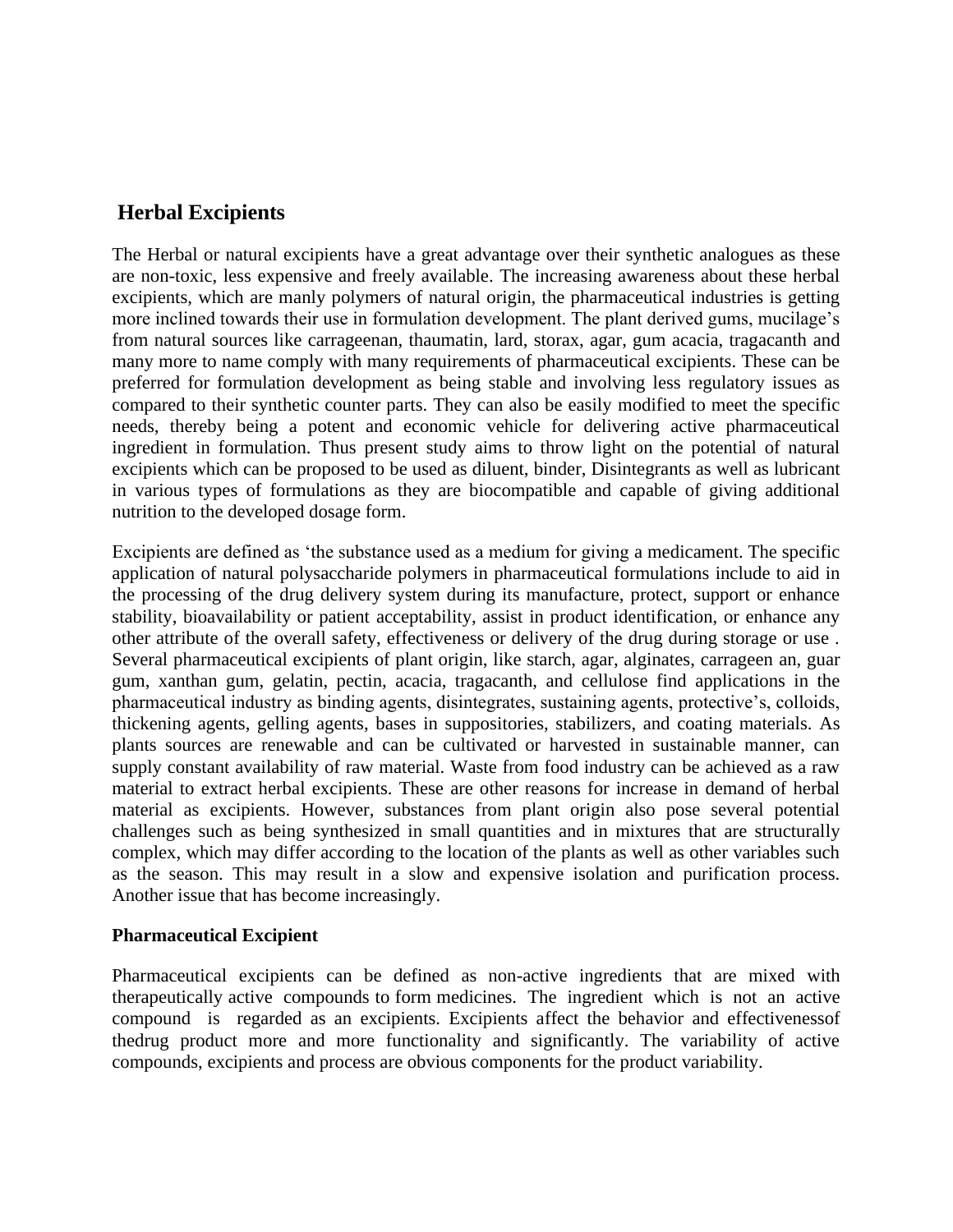#### **Classification of Excipients**

Excipients are commonly classifiedaccording totheir application and function in the drug products-

- Binder and Diluent
- Lubricants,Glidants,Disintegrants
- Polishing film former, Coating Agents
- Plasticizer, Colouring
- Suspending Agent, Preservatives
- Flavourig, Sweeteners, Taste Improving Agent
- Printing Ink, Dispersing Agent Gum

#### **Advantage of Herbal Excipients**

- 1. **Biodegradable-** Naturally occurring polymer produced by all living organisms. They show no adverse effects on the environment or human being.
- 2. **Biocompatible and Nontoxic-** Chemicallynearly all of these plant materials are carbohydrates in nature and composed of repeating monosaccharide units. Hence they are non-toxic.
- 3. **Economic-** They are cheaper and their production cost is less than synthetic material.
- 4. **Safe and devoid of side effect-**They are from a natural source and hence, safe and without side effects.
- 5. **Easy availability-**In many countries they areproduced due to their application in man.

#### **Disadvantages of Herbal Excipients**

- 1. **Microbial contamination–** During production, they are exposed to external environment and hence, there are chances of microbial contamination.
- 2. **Variation–** Synthetic manufacturing is controlled procedure with fixed quantities of ingredients while production of natural polymers is dependent on environment and various physical factors.
- 3. **The uncontrolled rate of hydration—**Due to differences in the collection of natural materials at different times, as well as differences in region, species, and climate conditions the percentage of chemical constituents present in a given material may vary.
- 4. **Slow Process–** As the production rate is depends upon the environment and many other factors, it can't be changed. So natural polymers have a slow rate of production.
- 5. **Heavy metal contamination–** There are chances of Heavy metal contamination often associated with herbal excipients.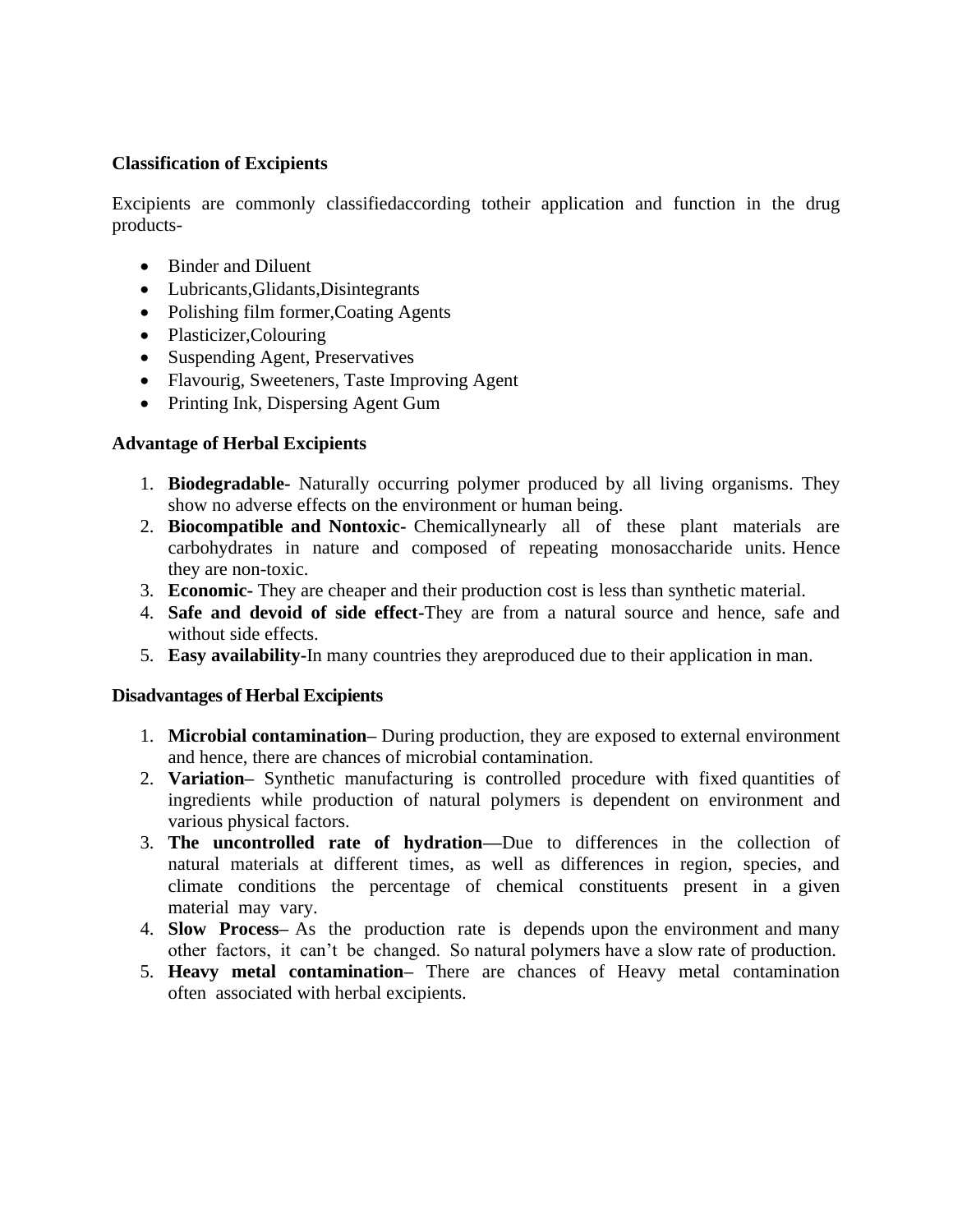# **7.2 Significance of substances of natural origin as excipients**

Pharmaceutical excipients can be defined as non-active ingredients that are mixed with therapeutically active compounds to form medicines. The ingredient which is not an active compound is regarded as an excipient. - Excipients affect the behavior and effectiveness of the drug product more and more functionality and significantly. The variability of active compounds, excipients and process are obvious components for the product variability Natural excipients and derivatives occur ubiquitously throughout the plant and animal kingdoms. Examples of polymers or derivatives that have been used or investigated as vaccine adjuvants are Individual saponins derived from the South American tree Quillaja saponaria. Keyhole limpet hemocyanin, a nonheme copper containing protein found in arthropods. MPL, a monophosphoryl derivative of the Lipid a molecule found in gram-negative bacteria. Leishmania elongation initiation factors, a protein produced by the parasite leishmania. Ricin, a potent immunotoxin obtained from the seeds of castor bean plants.

## **7.3 Colorants**

Colorant/color additiveis a substance that is added or applied in order to change the Colour of a material or surface. Colorants can be used for many purposes including printing, painting, and for Colouring many types of materials such as foods and plastics. Colorants work by absorbing varying amounts of light at different wavelengths (or frequencies) of its spectrum, transmitting (if translucent) or reflecting the remaining light in straight lines or scattered.

Most colorants can be classified as dyes or pigments, or containing some combination of these. Typical dyes are formulated as solutions; while pigments are made up of solid particles suspended and are generally suspended in a vehicle (e.g., linseed oil). The color a colorant imparts to a substance is mediated by other ingredients it is mixed with such as binders and fillers are added, for example in paints and inks. In addition, some colorants impart Colour through reactions with other substances.Colorants, or their constituent compounds may be classified chemically as inorganic (often from a mineral source) and organic.

In India, there are more than 450 plants that can yield dyes. In addition to their dye-yielding characteristics, some of these plants also possess medicinal value. The use of natural products together with their therapeutic properties is as ancient as human civilization and for a long time, mineral, plant and animal products were the main sources of drugs.

## **Classification**

- **Natural dyes obtained from plants -** Berry, flower, bark, leaf, seed etc. (e.g. Catechu, Indigofera, Myrobalan and Pomegranate).
- **Natural dyes obtained from insects** Cochineal and lac.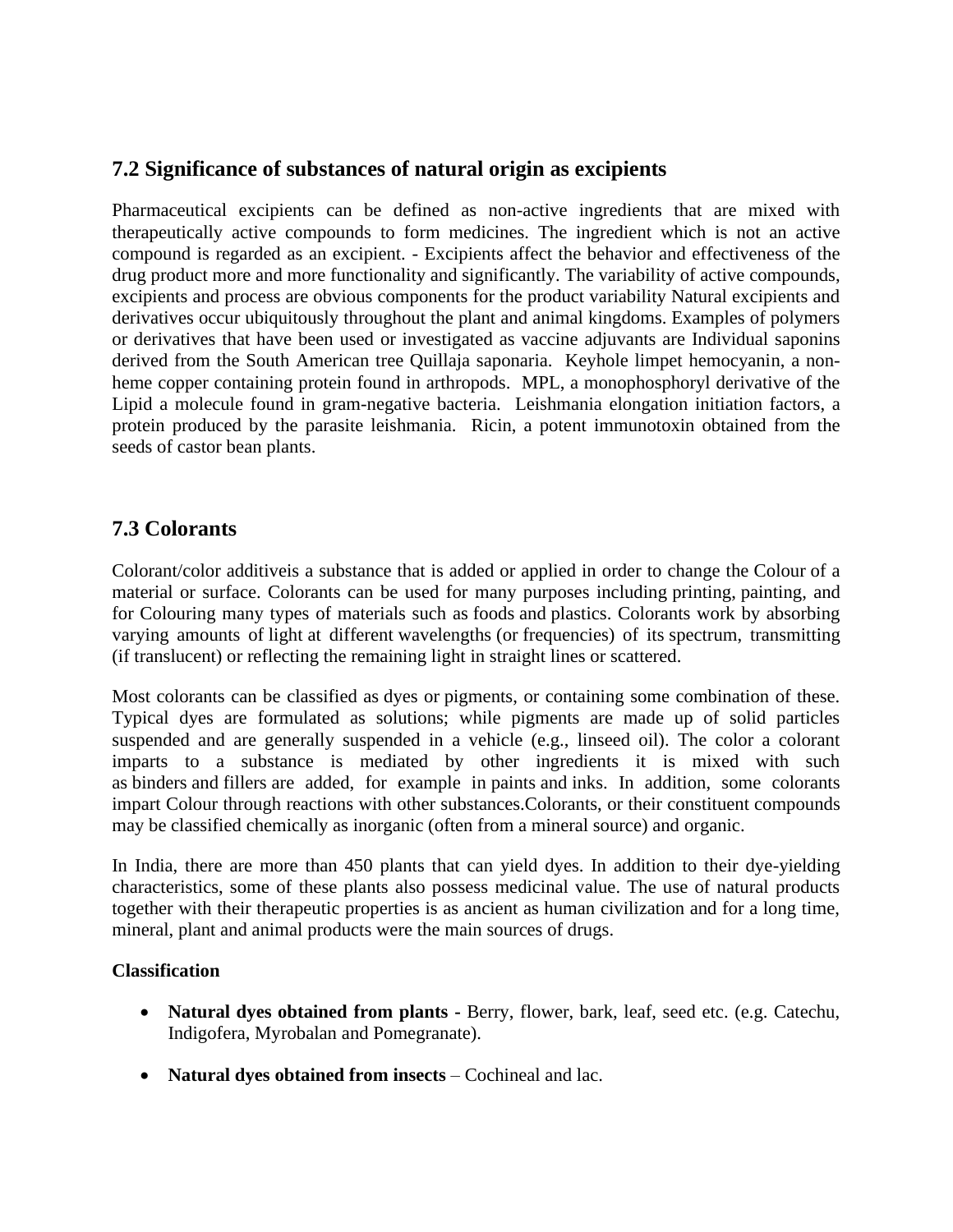- **Natural dyes obtained from animal –** Mollusk, murex snail, cuttlefish and shellfish.
- **Natural dyes obtained from mineral** Clay, ochre and malachite.

## **7.4 Sweeteners**

A sugar substitute is a food additive that provides a sweet taste like that of sugar while containing significantly less food energy than sugar-based sweeteners, making it a zerocalorie or low-calorie sweetener. Artificial sweeteners may be derived through manufacturing of plant extracts or processed by chemical synthesis. Sugar alcohols such as erythritol, xylitol, and sorbitol are derived from sugars. In 2017, sucralose was the most common sugar substitute used in the manufacture of foods and beverages.

Steviol glycosides are a gaggle of extremely sweet diterpene glycosides contained within the leaves of stevia. Mogrosides, extracted from monk fruit are a gaggle of cucurbitane-type triterpenoid glycosides. Glycyrrhizin is an oleanane-type triterpenoid organic compound derived from the underground elements of Glycyrrhiza plant. Dates are wonderful sweeteners loaded with K, copper, iron, manganese, metallic element and pyridoxal. The syrup is an excellent sweetener enriched in manganese, Calcium, Potassium, and Zn.

## **Stevia**

Stevia rebaudiana is a small perennial growing up to 6580 cm tall, with sessile, oppositely arranged leaves. Different species of Stevia contain several potential sweetening compounds, with S. rebaudiana being the sweetest of all.

#### **Chemical constituents**

Eight ent-kaurene glycosides namely dulcoside A, rebaudiosides A to E, steviolbioside, and stevioside produce the sweet taste sensation. These glycosides are mainly compounds of the diterpene derivative steviol.

#### **Pharmacological actions**

Stevia is used in many parts of the world as a non-caloric sweetener. Along with sweetness, a bitter taste is also felt in humans. As an extract, this herb was found to have similar potency with regard to sweetness as a 10% sucrose solution at either pH 3.0 or 7.0.

## **Uses of Stevia**

• Stevia is safe for diabetics, as it does not affect blood sugar levels.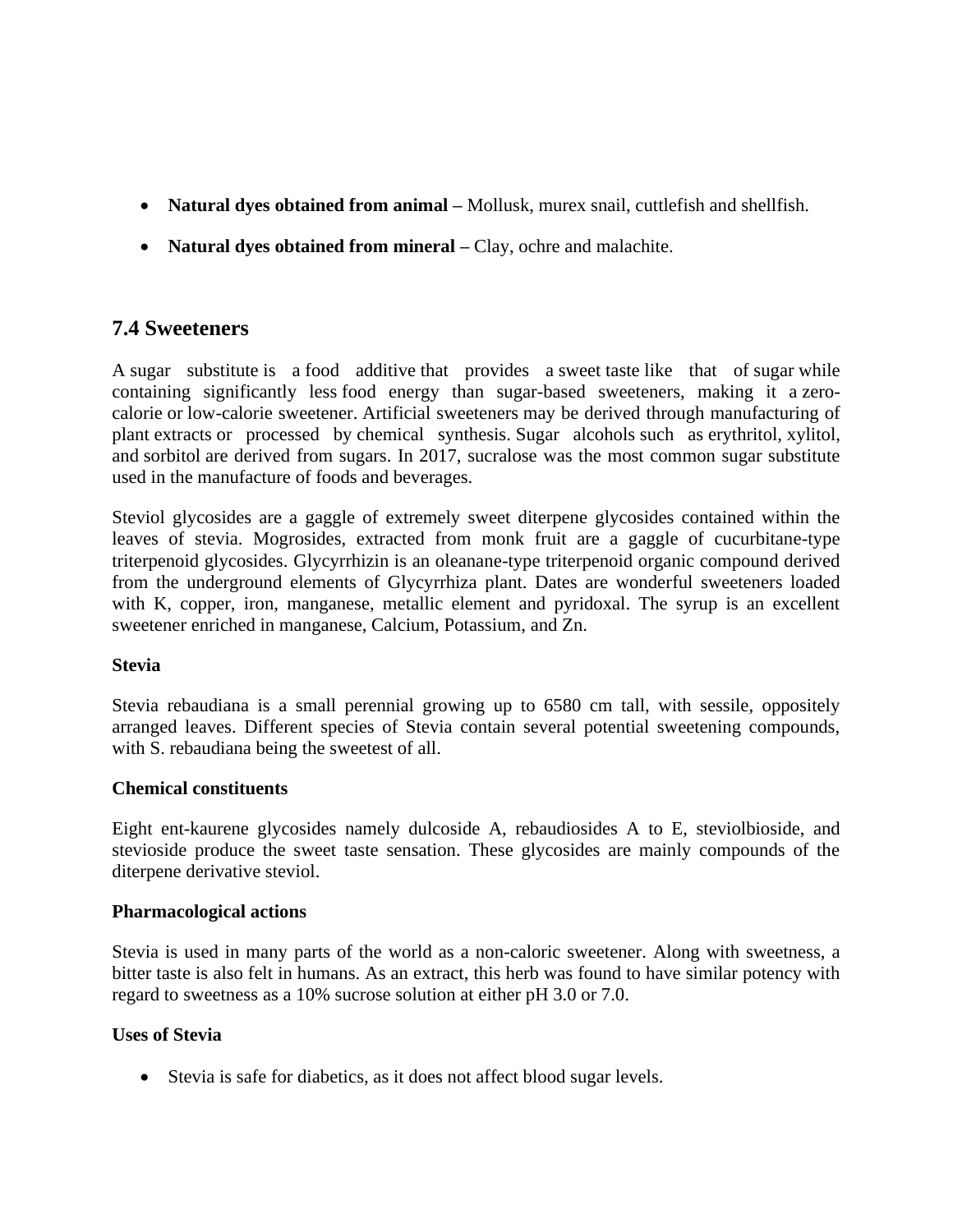- Stevia does not have the neurological or renal side effects as other artificial sweeteners.
- Stevia possess anti-fungal and anti-bacterial properties in addition to its other versatile uses. It can be safely used in herbal medicines, tonics for diabetic patients and also in daily usage products such as mouthwashes and toothpastes.
- Mild Stevia leaf tea offers excellent relief for an upset stomach.

## **7.5 Binders**

Binder excipients are formulated to act as an adhesive to literally "bind together" powders, granules and other dry ingredients to impart to the product the necessary mechanical strength. They can also give volume to low active dose tablets. Commonly used in wet granulation, binders are added to create a more effective and predictable granule formation. Binders are classified according to their application. For example, solution binders are dissolved in a solvent, such as gelatin, cellulose, cellulose derivatives, polyvinylpyrrolidone, starch, sucrose and polyethylene glycol.

Binder's square measure the agents utilized to impart cohesiveness or adhesion to the granules. This ensures that the pill remains intact when compressed in addition to the flow qualities by the formulation of granules of derived hardness and size. The employment of genus Dioscorea rotundata as a binder and disintegrant in pill formulation and therefore has the compressional propertiesa. The consequences of columbiform bird pea and plantain starches on the compressional, mechanical and disintegration properties of Paracetamol tablets are investigated. Starch 1500 has been tested as a wonderful binder, manufacturing a granulation that was compressible.

## **7.6 Diluents**

Diluents act as fillers in pharmaceutical tablets to increase weight and improve content uniformity. Natural diluents include starches, hydrolyzed starches, and partially pre-gelatinized starches. Common diluents include anhydrous lactose, lactose monohydrate, and sugar alcohols such as sorbitol, xylitol and mannitol. Diluents provide better tablet properties such as improved cohesion or to promote flow. Mannitol is one of the costliest diluents, however, it is still often used due to the sensation it provides when it is used in chewable tablets. Diluents must be nontoxic, commercially available in acceptable grade, physiologically inert, and physically and chemically stable by themselves as well as in combination with active pharmaceutical ingredients (APIs).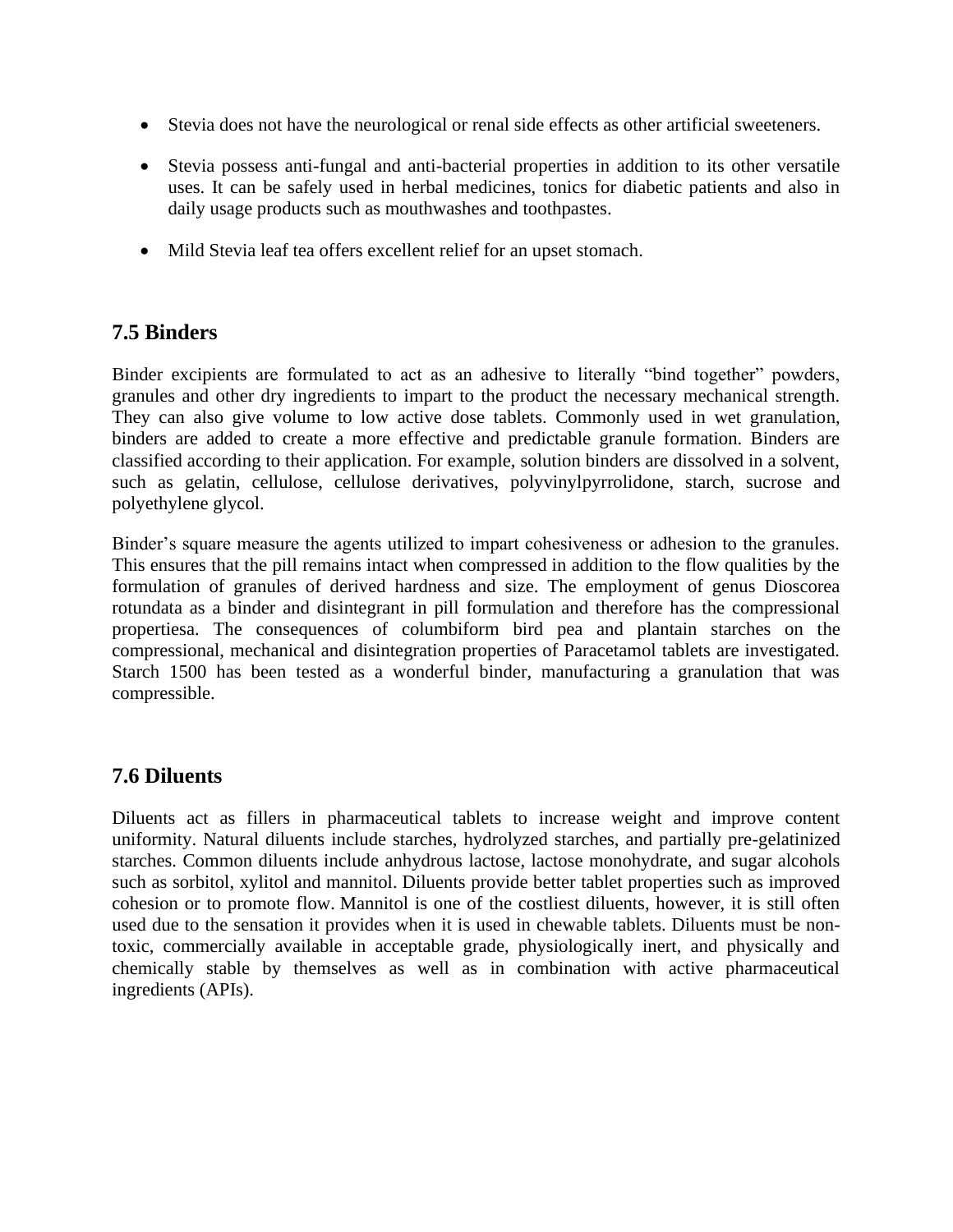## **7.7 Viscosity builders**

Viscosity modifiers are designed to change the thickness or texture of pharmaceutical ingredients. Viscosity modifiers can include such products as thickeners, texturizers, gelation agents and stiffening agents. Many viscosity modifiers can be used to convert liquids to gels, pastes or powders to aid formulators in creating the ideal product for end users. A viscosity modifier can decrease the thickness of a liquid to improve pour ability and ultimately make it more palatable.

Various thickeners are found in nature or are derivatives of natural thickeners. These ingredients are polymers that absorb water to expand and increase viscosity. Polyose derivatives like hydroxyethylcellulose are often employed in products like shampoo or body washes. Gum is another example of a naturally derived thickener. Others embrace algarroba bean gum, xanthan gum, and gelatin. Plants and different gums are employed in sensible applications primarily to thicken or gel binary compound systems and to regulate water. They will conjointly operate as adhesives, foam stabilizers and impart different specific properties. These thickeners will be employed in any formula that contains a high level of water. Typically, they will be inconsistent, as a result of clear formulas to become cloudy, and feel sticky on skin. Xanthan gum is an associate example of high relative molecular mass additional cellular saccharide created by the fermentation of the gram negative bacteria genus campestris.

## **7.8 Disintegrants**

Disintegrants are added to oral solid dosage forms to aid in their de-aggregation. Disintegrants are formulated to cause a rapid break-up of solids dosage forms when they come into contact with moisture. Disintegration is typically viewed as the first step in the dissolution process. Examples of Disintegrants include Crosslinked polymers, including crosslinked polyvinylpyrrolidone (crospovidone), crosslinked sodium carboxymethyl cellulose (croscarmellose sodium), and the modified starch sodium starch glycolate. Some of the natural disintegrating agents are shown below-

#### **1. Lepidus sativum**

Lepidium sativum (family-Cruciferae) known as asaliyo and widely used as herbal medicine and pharmaceutical excipient as disintegrating agent.

#### **2. Isapghula Husk (Plantago ovata)**

The seeds of Plantago ovata were soaked in distilled water for 48 hrs and then boiled for few minutes for complete release of mucilage into water. Mucilage of Plantago ovata at a